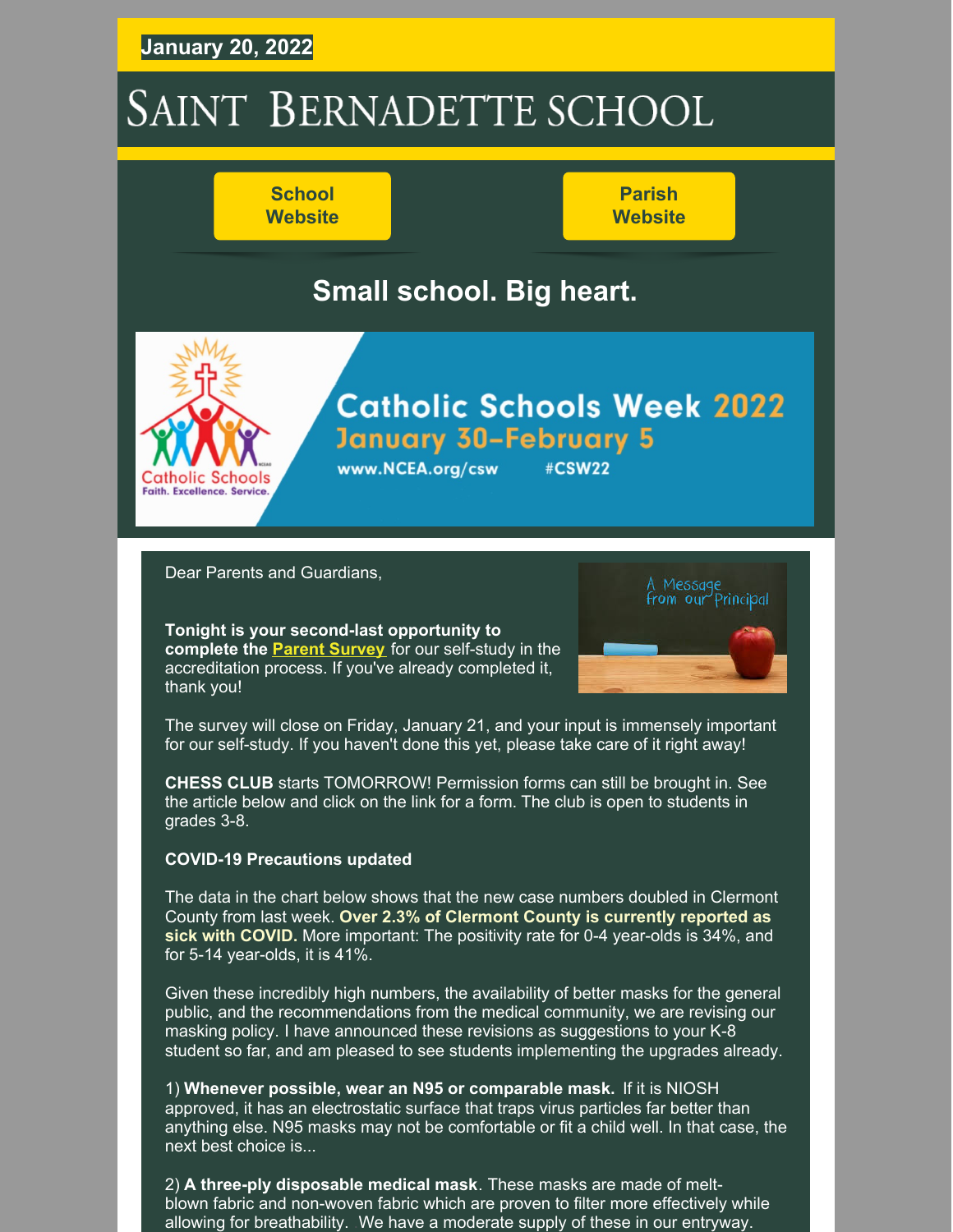These masks have a nose wire to help keep the mask closer on the face. If you want even more protection, or really just love the print on your cloth mask, wear a well-fitting cloth mask over the disposable mask.

3) **Ditch the gaiters and other cloth masks for now**. Gaiters are far too loose and too thin to be helpful with Omicron. Three-ply cloth masks can be used if there are no other options, but cloth masks are missing the filtering protection the other masks offer. Students who prefer gaiters should switch to at least a disposable medical mask by Monday.

4) **Tighten up your mask.** Many students let their masks drop beneath their nose, or even past their upper lip. Others wear their mask so loosely that nothing is accomplished. Teachers remind students to pull up their masks, but sometimes the problem is as simple as shortening the ear loops. If the loop is not already adjustable, a small knot or a rubber band on the end of the loop can help.

Earlier today I wrote to parents in the preschool. Those parents still do not have the option of getting their child vaccinated, so this age group is particularly vulnerable. Beginning Monday, all students in the four-year-old and pre K classes will mask and we are encouraging the three-year-olds to develop this skill and a tolerance for wearing masks, too.

#### *What happened to looking ahead and making masks optional?*

We have to hit the "pause" button while this variant spreads because it is so contagious, but we still want to find the "off ramp" for universal masking. Given the resilience of the COVID virus, I wonder if we'll ever see a new case number at 10 or below this year, but with the availability of vaccines and boosters, students and families can help us get to a place where transmissibility is reduced even without everyone masking.

We will continue to mask through January and into February, while Omicron burns through the population and hopefully peaks. Be aware that Omicron re-infects, it is a significant threat to the unvaccinated for serious illness and death, there are still dangers to children and adults in the aftermath of an infection, and a next variant may be far more dangerous. **The medical community is stressing this message: Vaccination is the best possible tool we have.**

If your child is vaccinated, THANK YOU! Please make sure the Office has that information. Close contacts who are vaccinated do not have to quarantine; we need to know if your child has been vaccinated as we notify families of close-contacts.

Be sure we are aware of your sick student's COVID status. Please TEST your child if he or she is showing any symptoms. Close contacts who have had COVID in the past 90 days do not have to quarantine, either. Aren't sure whether your child has been around someone with COVID? Test him or her anyway. With the positivity rates so high, it is safer to assume that we are all at least a close contact.

Blessings on your evening,

Mrs. Ingram

P.S. Go Bengals! Students are encouraged to dress out and support the Bengals (and the 8th grade), by paying \$1.00 for Bengals Spirit Day tomorrow. Wear accessories, Bengals tops, comfortable pants, but no leggings as pants. It worked last week!

### **OPEN HOUSE**

Our annual Open House is Sunday, January 30 from 12- 2. The Open House is for families **new** to St. Bernadette's preschool or K-8 program.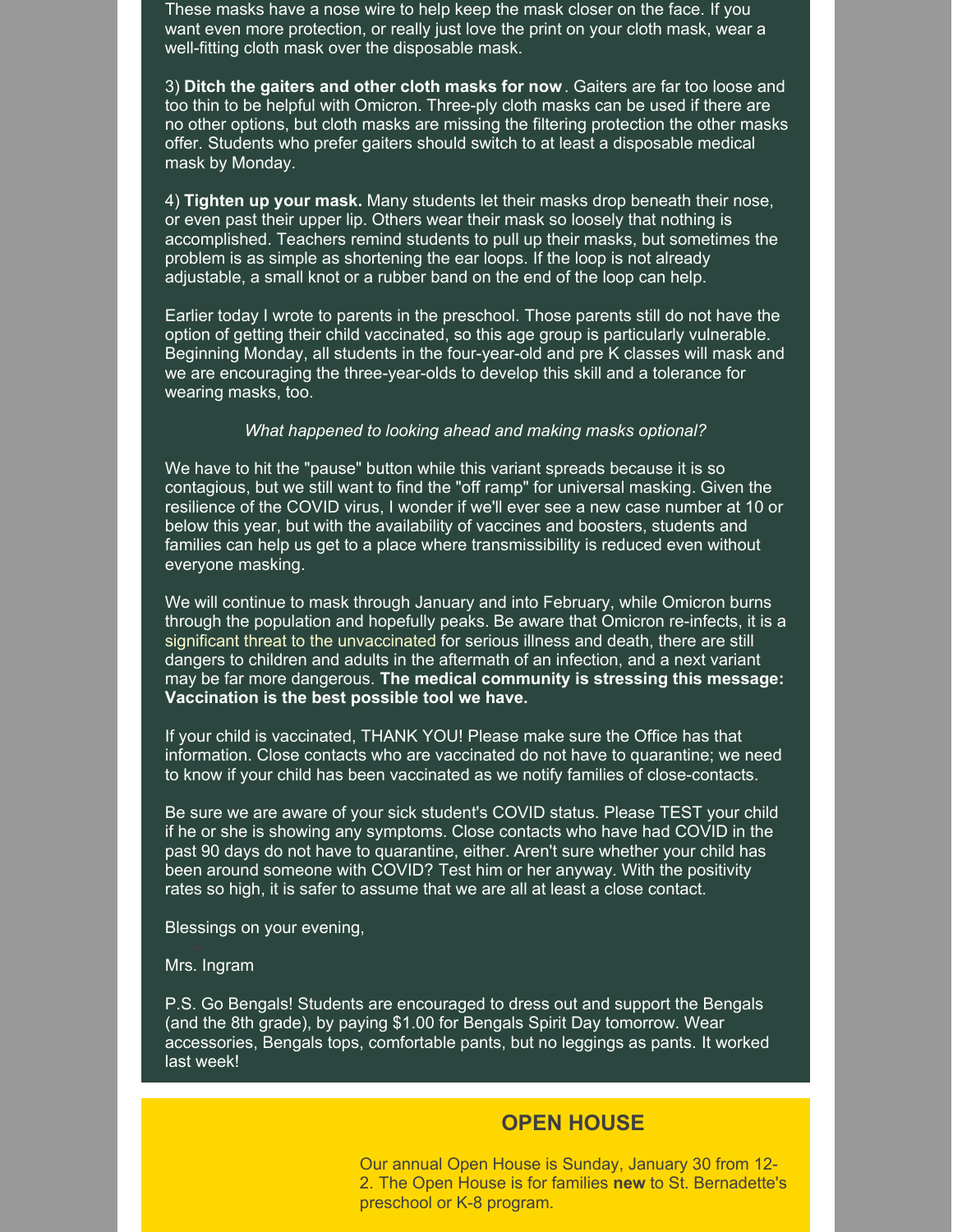

New preschool applicants, rising kindergartners, and families who wish to transfer to our school are encouraged to schedule a tour in a specific time slot.

Spread the word! Encourage someone you know to join our St. B community.

**Share THIS LINK for an [appointment](https://www.signupgenius.com/index.cfm?go=w.manageSignUp#/28184121/settings/) with a friend!**





### **CATHOLIC SCHOOLS WEEK HELP**

If your family attends St. Bernadette Church on the weekends, we would love to have your children's help after the masses on Saturday, Jan. 29 and Sunday Jan 30. We will be passing out thank you letters from the school children to the parishioners in honor of Catholic Schools Week. It only

requires a few minutes after whatever mass you would normally attend. The children should be dressed in uniform. If you are able to help, please email Mrs. Roesel at **[croesel@stbernadetteamelia.org](mailto:croesel@stbernadetteamelia.org)**. Thank you so much for helping us promote our school!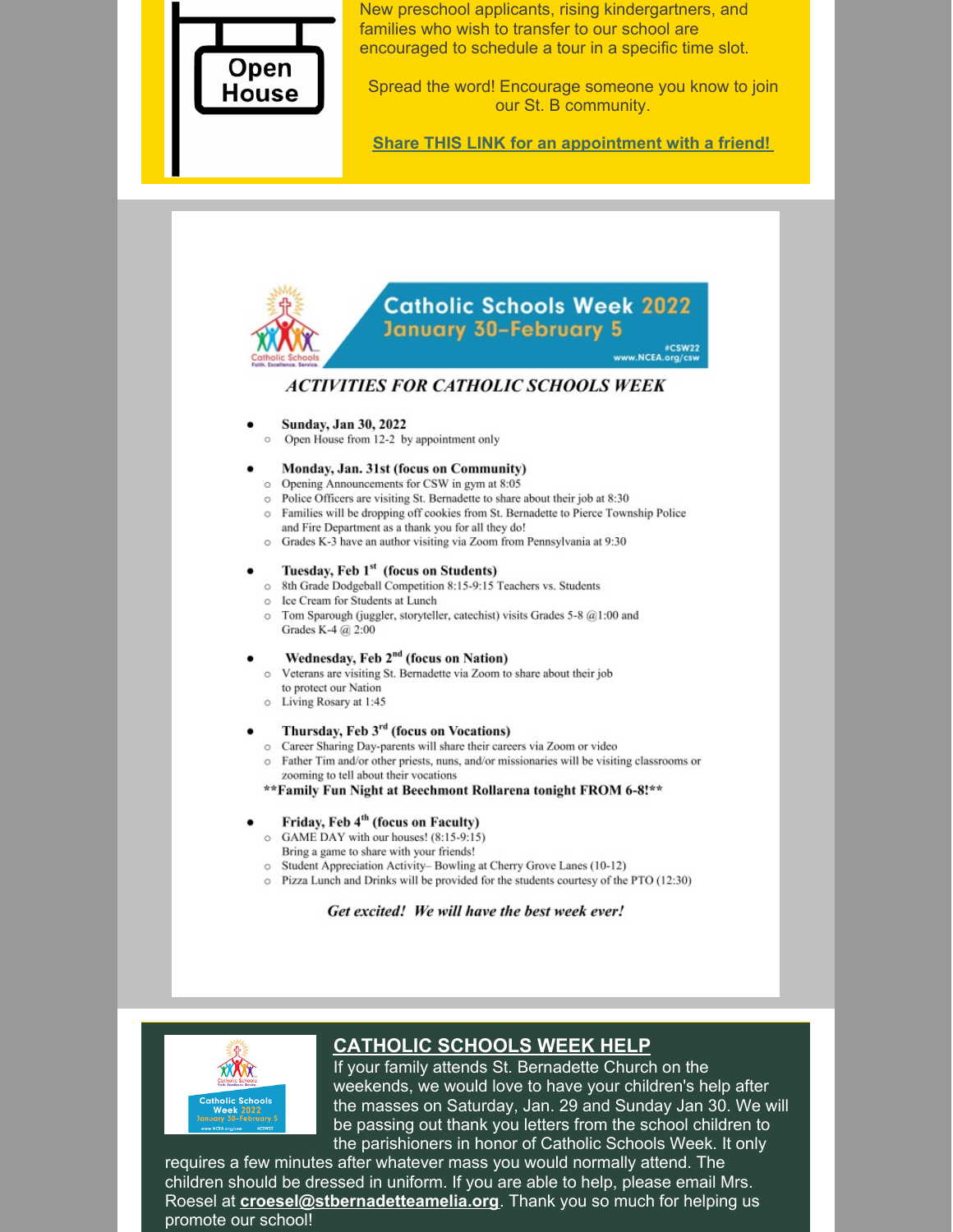## **MARK YOUR CALENDARS!**

#### **LOOKING AHEAD...**

- **Sun, Jan 30 Open House (12-2pm, for new families only)**
- **Jan 30 - Feb 5 Catholic Schools Week**

#### **ON THE HORIZON...**

- **Fri, Feb. 18 - No School**
- **Mon, Feb 21 - No School**

#### **Volunteer Opportunities**

We've refreshed our Sign-Up links for Lunchroom Help and Recess Duty. Please consider spending time on our campus in these positions. Both of these "jobs" give you an opportunity to see our students socialize and play. Children love seeing their mom or dad on campus - particularly the younger students. (Older students might complain or ask you not to come, but down deep, they're proud of your participation and support!) The links for these signups are in the QUICK LINKS, below.

#### **NEW!! FOR LOVERS OF SCIENCE, TECHNOLOGY, ENGINEERING, ARTS, AND MATH (STEAM)**

We have been blessed with a very generous cash donation from a past parent. Our task now is to use that money for the development of a makerspace for our students. Mrs. Ingram needs the input and elbow grease of parents who work or recreate in these fields to develop a resource here for our students. Although we take pride in integrating STEAM projects and concepts across grade levels, now we have an opportunity to intentionally equip a classroom that can be used specifically for this purpose. STEAM has been a push in education for many years. Adding Arts to the mix pulls creativity and the humanities into the room. Creativity + Technology is how real-world problems get solved. Would you like to help us dream, vision, shop, and innovate? Contact **Mrs. [Ingram](mailto:lingram@stbernadetteamelia.org)**.

| Data Used to Support In-Person Learning        |              |                                         |                                  |                                        |                           |                               |
|------------------------------------------------|--------------|-----------------------------------------|----------------------------------|----------------------------------------|---------------------------|-------------------------------|
| 1 <sup>st</sup> Metric: Clermont County        |              | 2 <sup>nd</sup> Metric: Clermont County |                                  | 3rd Metric: St. Bernadette School data |                           |                               |
| 7 Day Sum of<br>Daily New Cases<br>per 100,000 | Goal:<br><10 | Percent of COVID<br>tests: positive     | Goal: <5% (CDC)<br><3% (Harvard) | <b>Cumulative</b><br>COVID cases       | <b>Isolated</b><br>(sick) | Quarantined<br>(well) Current |
| $\downarrow$ 9/20/2021                         | 447          | $\downarrow$ 9/20/2021                  | 10.6%                            | 6                                      | $\Omega$                  | 3                             |
| J9/29/2021                                     | 357          | 个9/29/2021                              | 12%                              | 6                                      | $\bf{0}$                  | $\overline{2}$                |
| $\frac{10}{42021}$                             | 346          | $\downarrow$ 10/4/2021                  | 9.7%                             | $\mathbf{q}$                           | з                         | 5                             |
| $\downarrow$ 10/11/2021                        | 309          | $+10/11/2021$                           | 9.5%                             | 14                                     | 5                         | 40                            |
| $+10/18/2021$                                  | 224          | $\downarrow$ 10/18/2021                 | 7.6%                             | 15                                     | $\overline{2}$            | 3                             |
| $+10/25/2021$                                  | 161          | 个 10/25/2021                            | 10.7%                            | 15                                     | 1                         | 2                             |
| $+11/01/20$                                    | 156          | $+11/01/20$                             | 4.4%                             | 16                                     | $\overline{2}$            | 3                             |
| ↑11/08/2021                                    | 167          | ↑ 11/08/2021                            | 5.3%                             | 17                                     | $\overline{a}$            | $\bf{0}$                      |
| ↑11/15/2021                                    | 237          | 11/15/2021                              | 6.6%                             | 17                                     | 1                         | $\bf{0}$                      |
| 12/1/202                                       | 294          | ↑12/1/202                               | 10.2%                            | 18                                     | 1                         | 4                             |
| ↑12/7/2021                                     | 439          | $+12/7/202$                             | 9.7%                             | 18                                     | $\bf{0}$                  | 9                             |
| 个个1/6/2022                                     | 874          | 个个1/6/2022                              | 21.7%                            | 35                                     | 17                        | 10                            |
| 个个 1/13/2021                                   | 1142         | 个个 1/13/2021                            | 25.8%                            | 40                                     | 5                         | 10                            |
| ተተ 1/20/2021                                   | 2334         | ተተ 1/20/2021                            | 32.9%                            | 42                                     | $\overline{2}$            | 4                             |

#### Curious about makerspaces? **[Check](https://www.invent.org/blog/trends-stem/benefits-makerspace) out this article**.

#### **CHESS CLUB**

<u>Chess Club will start on Friday, January 21<sup>st</sup>. No matter what</u> their skill level may be, all girls and boys 3<sup>rd</sup> grade and up,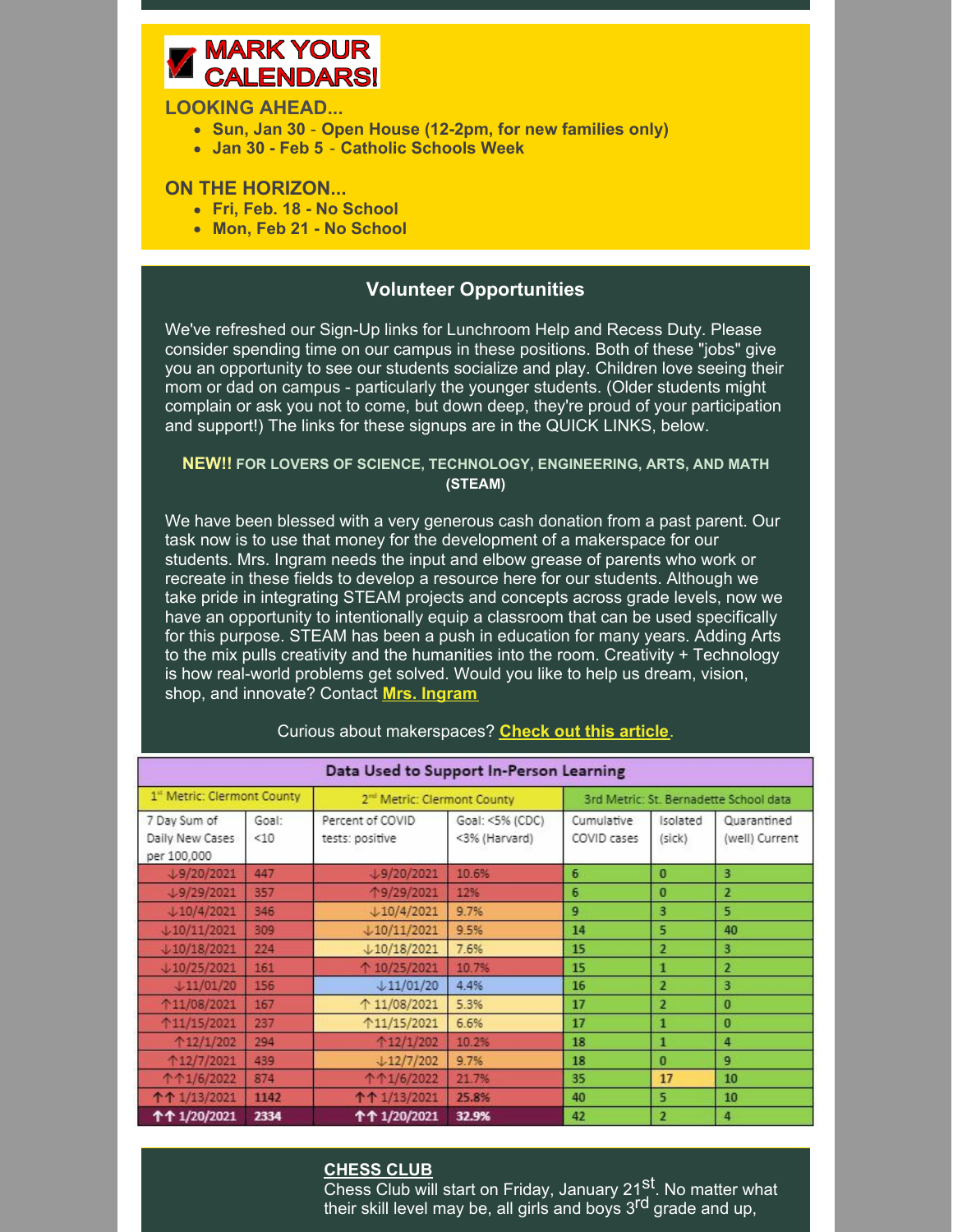

who are interested in playing or learning how to play chess, are invited to join Chess Club on Fridays after school from 3:10 until 4:00. The emphasis will be on friendly competitive gaming that will teach the value of good sportsmanship, as well as teaching strategy and foreseeing consequences. If you have your own board, you are welcome to bring it – but it's not necessary. Any questions, email

**[dhoffmann@stbernadetteamelia.org](https://files.constantcontact.com/9ac56f1f601/afa45a39-8892-4706-8709-ca1701d96fea.pdf?rdr=true) CLICK HERE TO**

#### **PRINT PERMISSION FORM**



#### **CLOSED DUE TO COVID?**

Some of the school districts have shifted to remote learning for several days because of the high absence rates of students, teachers, bus drivers, and subs during the pandemic.

We will do everything we can to avoid school-wide remote learning. High absence rates of students will not trigger remote learning, but they might indicate a need to add layers of protection for students. In other words, we would first consider distancing students more and keeping cohort groups together better before we would go remote. If we have a shortage of teachers, however, we may have to go remote, depending on the circumstances. Keeping students healthy reduces teacher illnesses. Thank you for keeping your sick child home, and testing him or her. This is one of the ways we can keep the school open for instruction.



#### **All Volunteers and Staff must register with SafeParish.**

The Archdiocese is now using SafeParish exclusively for safe environment compliance. Even if you have had a Virtus account, you must open an account with SafeParish. Virtus accounts are no longer being used. Instructions for setting up your SafeParish account are **[HERE.](https://www.stbameliaparish.org/safeparish)** New to volunteering? You start by opening a SafeParish account, get the needed on-line training, and learn about any required background checks. Click on the link to get started!

If you are interested in volunteering for cafeteria or playground duty, please see the links below to sign-up through Sign-Up Genius.

## COVID-19 LINKS

**Ohio COVID Vaccine [Program](https://coronavirus.ohio.gov/wps/portal/gov/covid-19/covid-19-vaccination-program) [Quarantine](https://doh.sd.gov/COVID/Calculator/default.aspx) and Isolation Calculator Get the Shot [Ohio](https://gettheshot.coronavirus.ohio.gov/) Search [Available](https://www.solvhealth.com/oh/c/batavia-oh-srv-covid-testing) Vaccine Sites Frequently Asked Questions: [Quarantining](https://coronavirus.ohio.gov/static/docs/COVID-19-Quarantine-FAQs.pdf) Local [Statistics](https://www.nytimes.com/interactive/2021/us/clermont-ohio-covid-cases.html) Myths and Facts: COVID [Vaccine](https://www.cdc.gov/coronavirus/2019-ncov/vaccines/facts.html) [Cincinnati](https://www.cincinnatichildrens.org/patients/coronavirus-information/vaccines/schedule) Children's COVID site** (appointments, information, FAQs, latest research) **[Clermont](https://ccphohio.org/covid-19-vaccine-info/) County Public Health**

## **Quick Links**

**[Newsletters/Handouts](http://stbameliaschool.org/About-Us/Principals-Notes-and-Handouts) [FACTS](https://online.factsmgt.com/signin/3XC6B) Login**